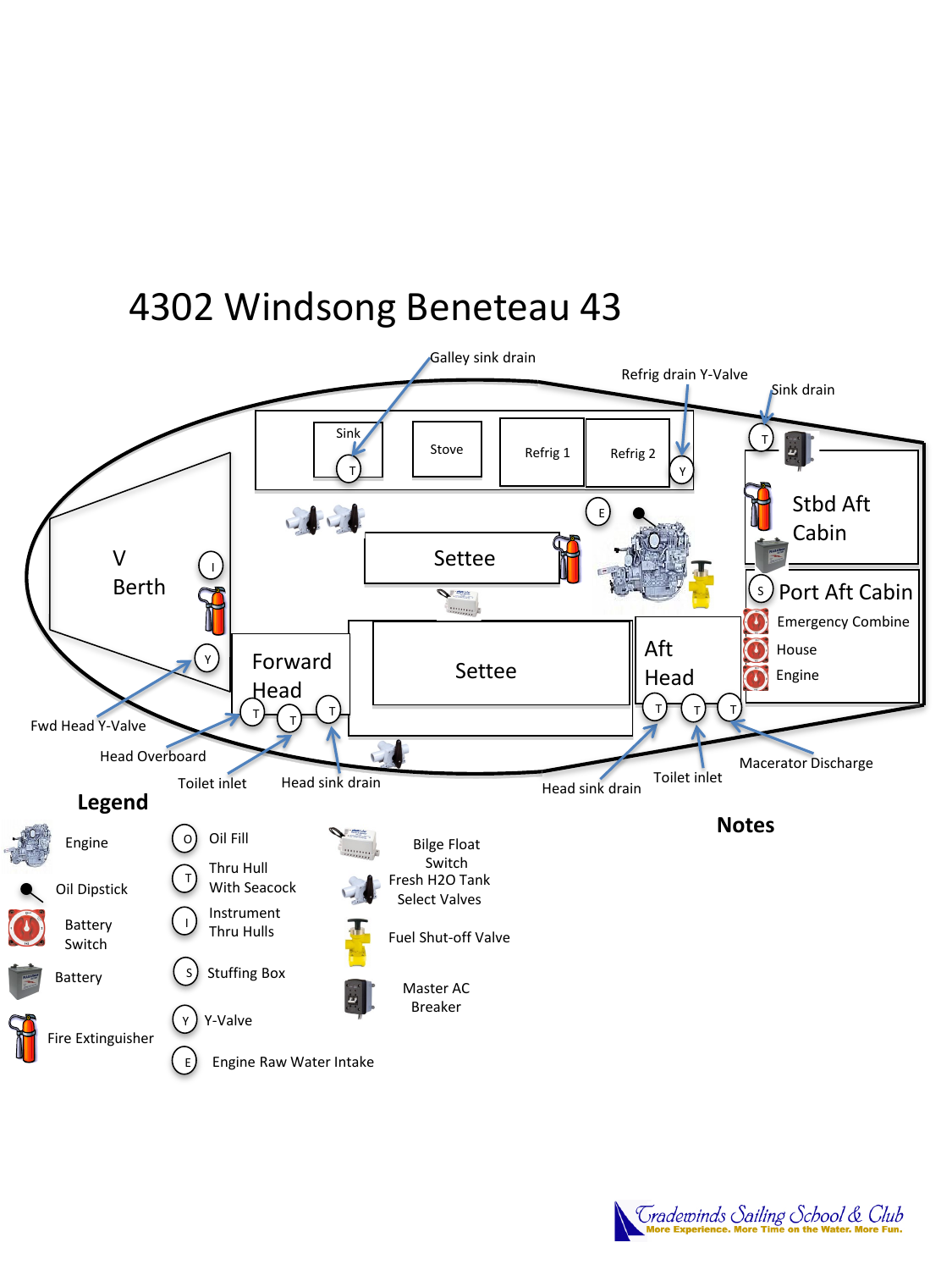# 4203 Windsong Beneteau 43



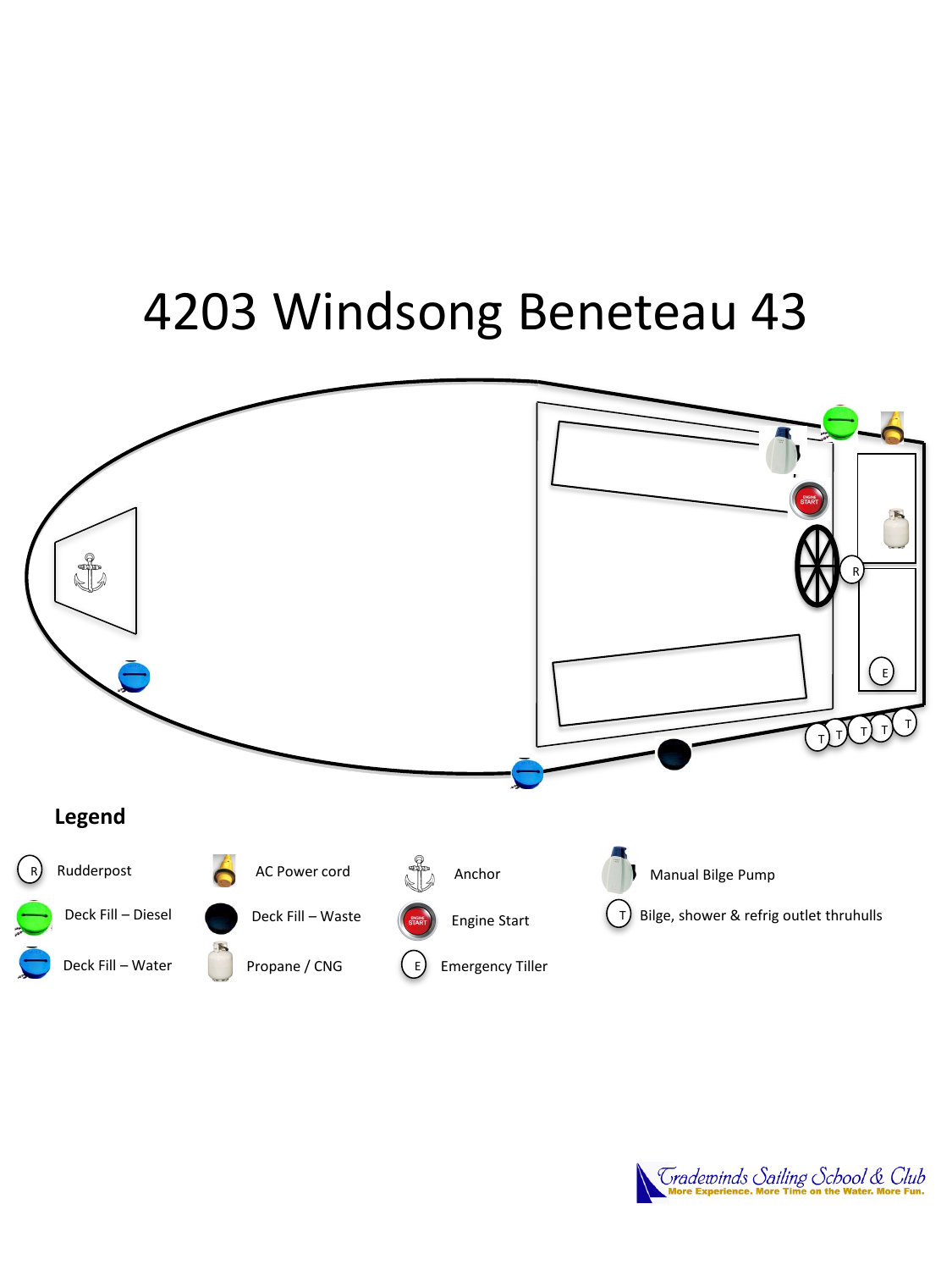Windsong deck and hull photos: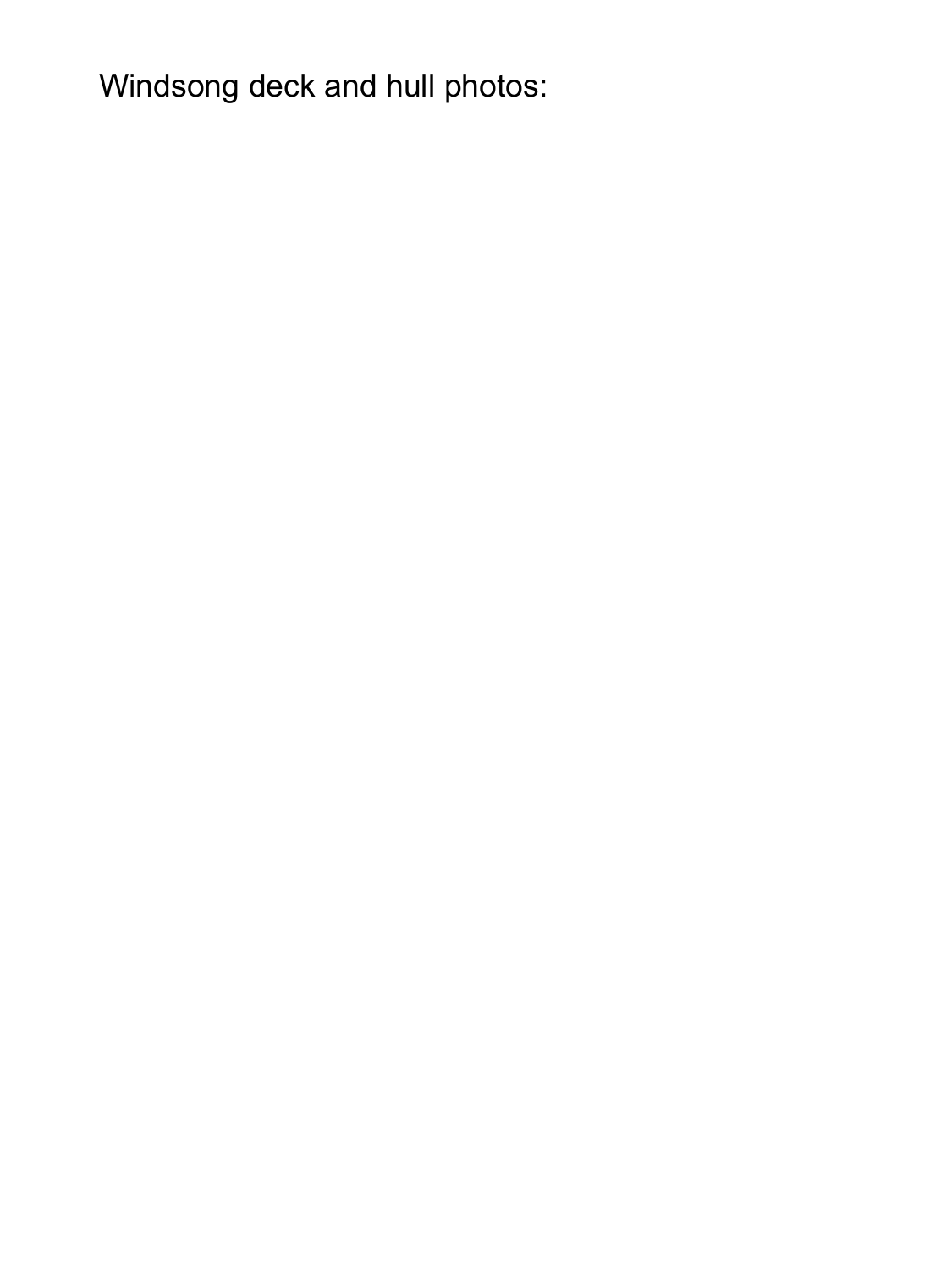Windsong below deck photos: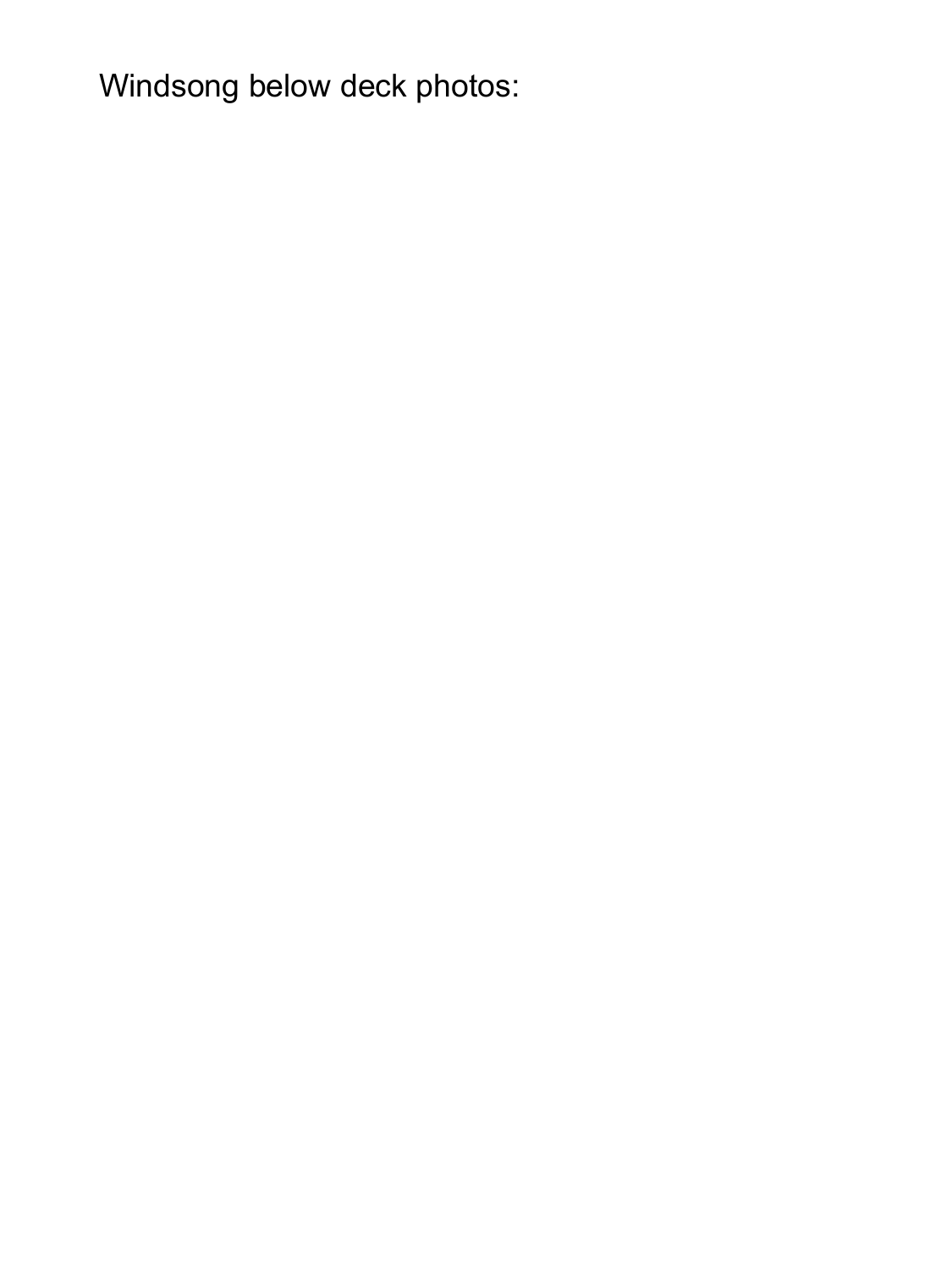Windsong AC/DC, Nav station and battery switches photos: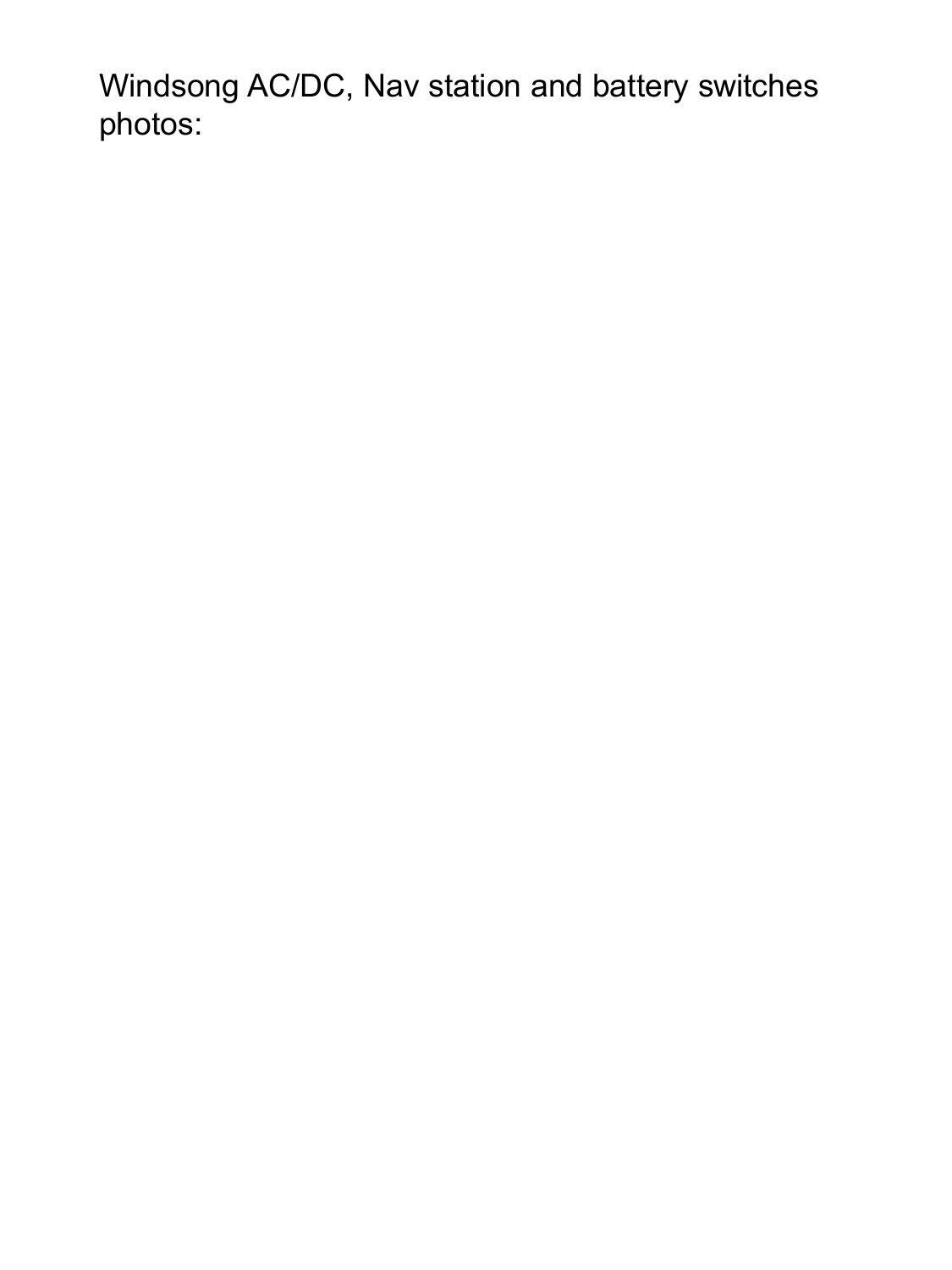| <b>Documentation</b>                           | Windsong is a USCG documented vessel, bearing the Official Number 946265.<br>The Official Number is displayed ???                                                                                                                                                                                                                                                                                                                                    |
|------------------------------------------------|------------------------------------------------------------------------------------------------------------------------------------------------------------------------------------------------------------------------------------------------------------------------------------------------------------------------------------------------------------------------------------------------------------------------------------------------------|
|                                                |                                                                                                                                                                                                                                                                                                                                                                                                                                                      |
|                                                | <b>Discharge of Oil Prohibited</b>                                                                                                                                                                                                                                                                                                                                                                                                                   |
|                                                | Located on the companionway ladder.<br>$\circ$<br><b>MARPOL Garbage Dumping Restriction</b><br>$\bullet$                                                                                                                                                                                                                                                                                                                                             |
|                                                | Located on the companionway ladder.<br>$\circ$                                                                                                                                                                                                                                                                                                                                                                                                       |
|                                                |                                                                                                                                                                                                                                                                                                                                                                                                                                                      |
| <b>Engine</b>                                  | Engine type: Perkins 4-108<br><b>Working RPM</b><br>2100<br>MAX RPM<br>2500 (Emergency only)<br>3 blade fixed prop                                                                                                                                                                                                                                                                                                                                   |
|                                                | Easy access to the engine oil dipstick is available through a hatch starboard<br>side of engine compartment.                                                                                                                                                                                                                                                                                                                                         |
|                                                | The coolant reservoir is located on the port side of the engine.                                                                                                                                                                                                                                                                                                                                                                                     |
|                                                | Remove the hatch in front of the engine to check belts.                                                                                                                                                                                                                                                                                                                                                                                              |
|                                                | Engine hours are displayed on engine control panel in the cockpit                                                                                                                                                                                                                                                                                                                                                                                    |
| <b>Fuel Gauge</b>                              | The fuel gauge is found on the "main panel" located above the engine.<br>The tank holds 50 gallons of fuel when full.                                                                                                                                                                                                                                                                                                                                |
| <b>Engine Start Up and</b><br><b>Shut Down</b> | <b>Start Up</b><br>The engine data panel is located to starboard of the helm seat.<br>The motor does not have glow plugs, and does not require a pre-heat.<br>٠<br>There is a key on the panel above the engine in the cabin. The engine<br>٠<br>can be started with this key, or once the key is in the "on" position,<br>from the engine data panel in the cockpit.<br>Once started, the exhaust expels coolant to starboard, near the<br>transom. |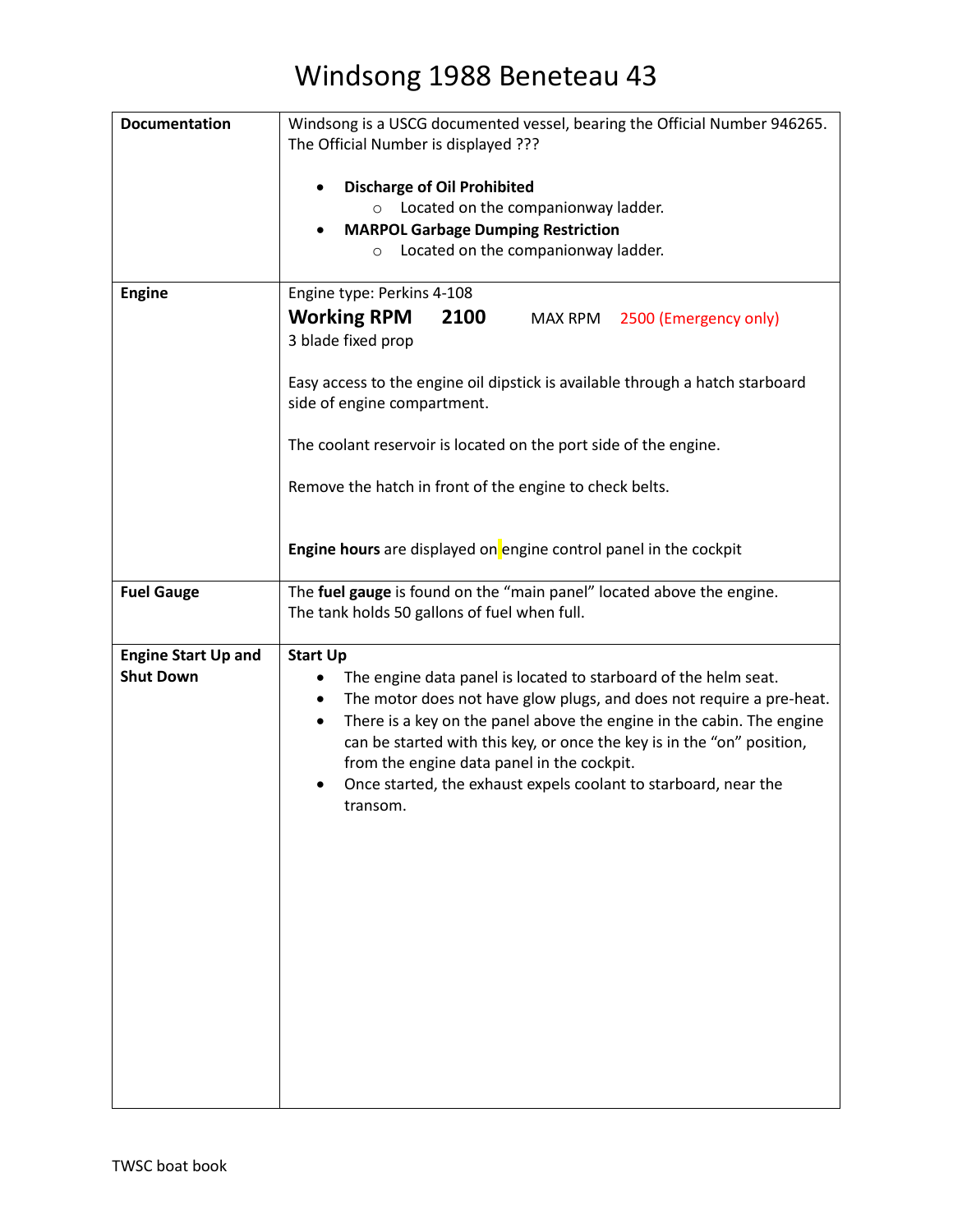|                          | <b>Transmission &amp; Prop Walk</b>                                                                                                                                                                                                                                                                                                                                                                                                                                                   |
|--------------------------|---------------------------------------------------------------------------------------------------------------------------------------------------------------------------------------------------------------------------------------------------------------------------------------------------------------------------------------------------------------------------------------------------------------------------------------------------------------------------------------|
|                          | There is a single lever controlling shifting and throttle. To bypass the<br>transmission, push and hold the black button at the base of the lever<br>while throttling up or down.<br>Prop walk is to port.                                                                                                                                                                                                                                                                            |
|                          |                                                                                                                                                                                                                                                                                                                                                                                                                                                                                       |
|                          | <b>Shut Down</b>                                                                                                                                                                                                                                                                                                                                                                                                                                                                      |
|                          | Shut down is accomplished by pulling the stop lever above the engine.<br>After the engine stops, turn off the key at the panel above the engine.                                                                                                                                                                                                                                                                                                                                      |
| <b>Electrical System</b> | <b>AC</b>                                                                                                                                                                                                                                                                                                                                                                                                                                                                             |
|                          | AC enters the boat on the starboard aft corner of the cockpit.                                                                                                                                                                                                                                                                                                                                                                                                                        |
|                          | The AC distribution panel is located in the starboard aft cabin near the<br>٠                                                                                                                                                                                                                                                                                                                                                                                                         |
|                          | sink                                                                                                                                                                                                                                                                                                                                                                                                                                                                                  |
|                          | When securing the boat, leave the AC Main switch (breaker) in the on<br>٠                                                                                                                                                                                                                                                                                                                                                                                                             |
|                          | position. This switch is marked with a green dot.                                                                                                                                                                                                                                                                                                                                                                                                                                     |
|                          | Turn the AC Main switch to the off position prior to disconnecting<br>shore power.                                                                                                                                                                                                                                                                                                                                                                                                    |
|                          | <b>DC</b>                                                                                                                                                                                                                                                                                                                                                                                                                                                                             |
|                          | There is a breaker for the DC panel in the port aft cabin near the<br>battery switches.                                                                                                                                                                                                                                                                                                                                                                                               |
|                          | The bilge switch on panel remains on.                                                                                                                                                                                                                                                                                                                                                                                                                                                 |
|                          | <b>Battery Charger</b>                                                                                                                                                                                                                                                                                                                                                                                                                                                                |
|                          | There is a 40A battery charger under the stairs. The charger is set to<br>automatically charge the batteries when shore power is present.<br>Shore power indicator lights are in the starboard aft cabin. If you have<br>normal shore power and the charger is operating, you will see a green<br>light on for Shore Power. On shore power, the AC Outlet breaker turns<br>on the outlets. The electric water heater will operate on shore power<br>or from the engine colling water. |
|                          | House and engine battery switches (located in the port aft cabin) must be left<br>in the "OFF" position. Use the "Emergency Start" switch only in case of a dead<br>engine battery.                                                                                                                                                                                                                                                                                                   |
|                          |                                                                                                                                                                                                                                                                                                                                                                                                                                                                                       |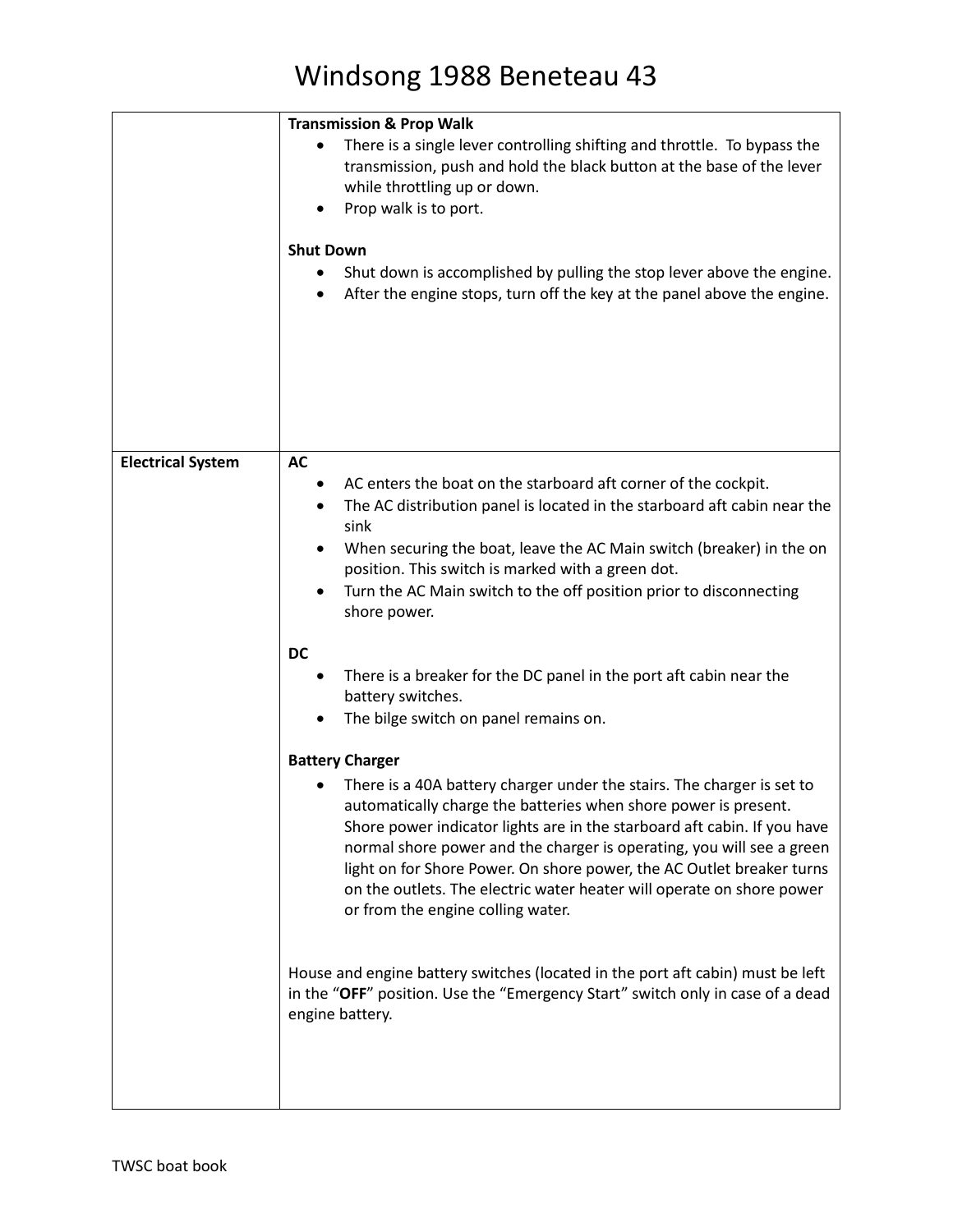٦

| <b>Thru Hulls</b>  | There is one instrument thru hull, and nine thru hulls with sea cocks fitted.<br>The instrument thru hull is located in floor in forward cabin, under the<br>bed.<br>The galley sink is drained via a thru-hull located under the sink.<br>٠<br>There are two thru hulls located in a cabinet in forward head.<br>Head intake<br>$\circ$<br>Sink drain<br>$\circ$<br>Also in the forward head, next to the toilet, is an overboard discharge<br>for the head outlet. This should not be used, and works in<br>combination with the Y-valve under the V-berth.<br>There are three thru-hulls in the cabinet in the aft head.<br>Sink Drain<br>$\circ$<br>Head intake<br>$\circ$<br>Macerator overboard (Macerator disconnected/inop)<br>$\circ$<br>There is a sink drain under the sink in the starboard aft cabin.<br>The engine raw water thru hull is on the starboard side of the engine<br>under the floorboard. |
|--------------------|----------------------------------------------------------------------------------------------------------------------------------------------------------------------------------------------------------------------------------------------------------------------------------------------------------------------------------------------------------------------------------------------------------------------------------------------------------------------------------------------------------------------------------------------------------------------------------------------------------------------------------------------------------------------------------------------------------------------------------------------------------------------------------------------------------------------------------------------------------------------------------------------------------------------|
| Head(s)            | There are two electric toilets. The "Shower Sump" switch on the DC panel<br>must be on to operate. Open the head inlet seacocks and press the black<br>button labeled "Push to flush" to flush with salt water. Shut the inlet seacocks<br>to flush with fresh water from the showerheads, dock hose, or a bucket when<br>cleaning during pump out.<br>There is a 40 gallon holding tank under the port settee and the pump-out<br>fitting is on the port side aft.<br>The showers can be drained using the black button labeled "Shower Sump" in<br>each head.                                                                                                                                                                                                                                                                                                                                                      |
| Fresh Water System | There are two fresh water tanks (240 gallons total). The "Water Pressure"<br>switch on the DC Panel must be on to energize the pump. The manifold to<br>switch tanks is located under starboard floorboards forward of the center<br>settee.<br>There is a twelve-gallon hot water tank.                                                                                                                                                                                                                                                                                                                                                                                                                                                                                                                                                                                                                             |

Г

┱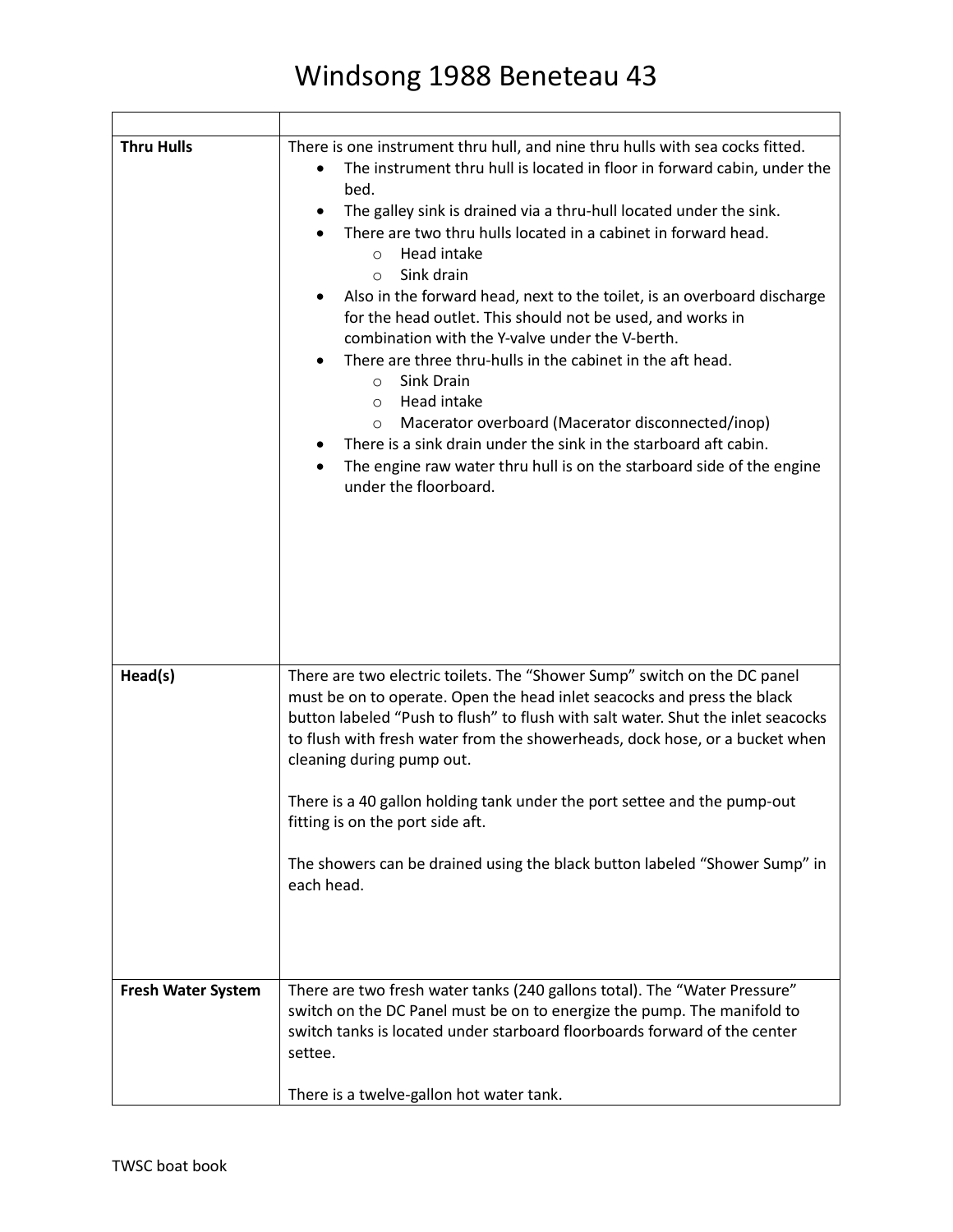| <b>Anchor and Ground</b><br><b>Tackle</b> | <b>Primary Anchor</b><br>There is a CQR anchor mounted in a bow roller as the primary anchor.<br>This anchor is set up with a chain and nylon line rode. There is 100 ft<br>of chain and 120 ft of nylon rode. |
|-------------------------------------------|----------------------------------------------------------------------------------------------------------------------------------------------------------------------------------------------------------------|
|                                           | <b>Secondary Anchor</b><br>The secondary, a bruce anchor, is also mounted on the bow, along<br>with a combination chain/rode.                                                                                  |
|                                           | Kellet/Sentinel<br>There is a kellet stowed in the stern lazarette.                                                                                                                                            |
|                                           | <b>Windlass</b><br>The primary anchor is deployed and retrieved using a windlass. The<br>windlass breaker is located next to battery switches.                                                                 |
| Draft / keel type                         | Wind Song draws 5'11"                                                                                                                                                                                          |
| Refrigeration                             | There are two refrigerators. The refrigerators are turned on using a switch<br>found on the DC panel.                                                                                                          |
|                                           | The refrigerators are drained by selecting on with the Y-valve in the cabinet aft<br>of the refrigerators and then turning on the switch labeled "Refrigerator<br>Pump".                                       |
| <b>Stove</b>                              | There is a propane operated, gimbaled, two burner stove with oven.                                                                                                                                             |
|                                           | One propane tank is found in a propane locker in the starboard aft lazarette.                                                                                                                                  |
|                                           | The solenoid switch is a single switch on the main DC panel labeled "LPG<br>Control"                                                                                                                           |
| <b>Barbeque</b>                           | There is no barbeque on Windsong. You may check one out from the office,<br>providing your own small green propane canister.                                                                                   |
| <b>Microwave</b>                          | There is no microwave oven.                                                                                                                                                                                    |